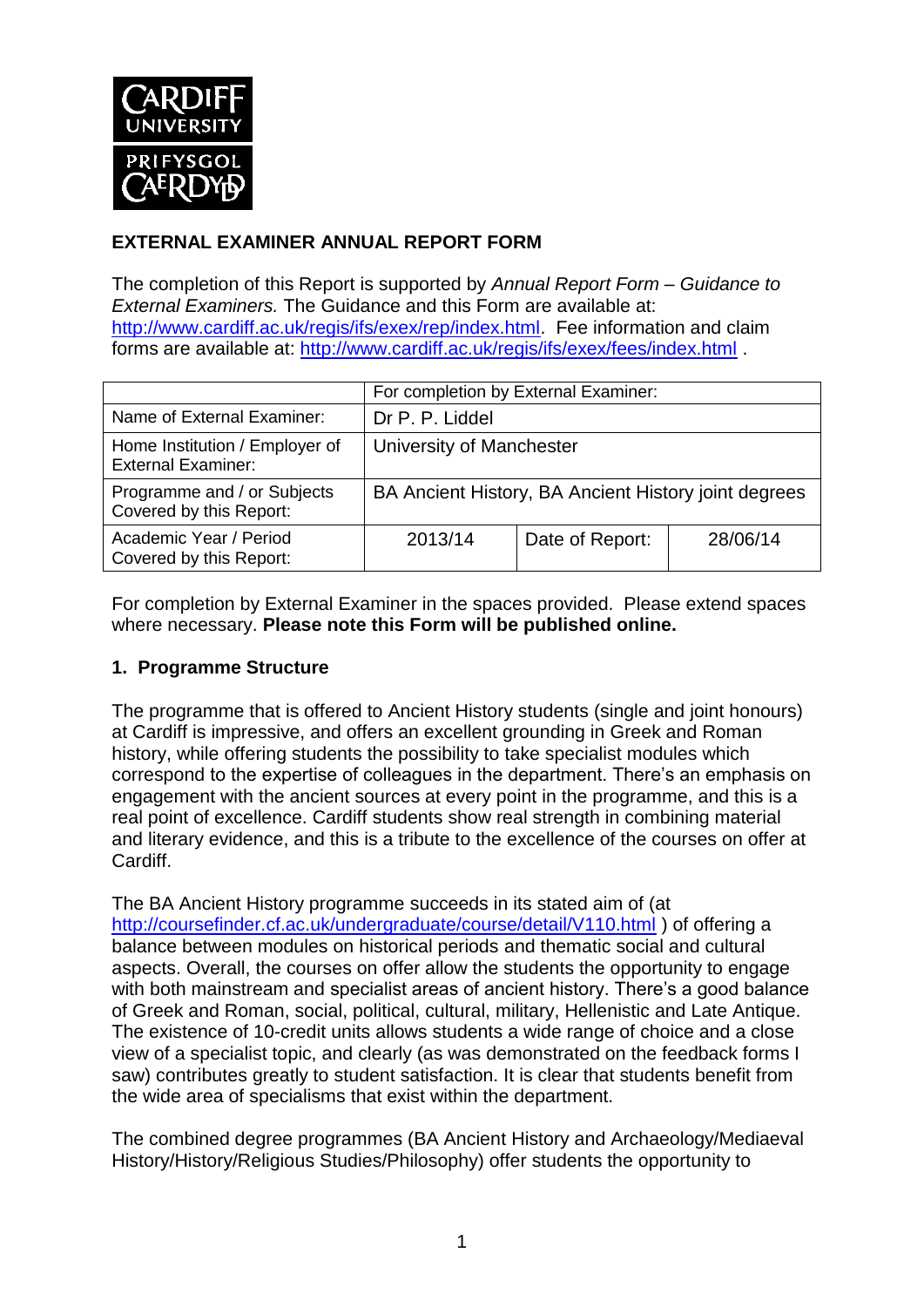develop expertise in both ancient history and another subject, and the programme structures appear to me to be well-designed and coherent.

I am satisfied that students demonstrate achievement of the QAA benchmark statement

[\(http://www.qaa.ac.uk/Publications/InformationAndGuidance/Documents/Classics.pd](http://www.qaa.ac.uk/Publications/InformationAndGuidance/Documents/Classics.pdf) [f\)](http://www.qaa.ac.uk/Publications/InformationAndGuidance/Documents/Classics.pdf). Students clearly demonstrate engagement with a wide range of methodological problems, in particular those concerning the interpretation of material evidence: students engage with field-work in both core and optional units and they are trained in the interpretation of literary evidence. The modules offered cover a wide range of political, military, social and cultural approaches. On some modules students get the opportunity to think about theoretical approaches. Other courses offer the students excellent opportunities for fieldwork expeditions and workshop-type activities. Students on independent study modules are given excellent support and their progress is monitored and supported at every point. Cardiff students often show their strength when combining and comparing literary and material evidence, and they are given ample opportunities to do this at all levels.

### **2. Academic Standards**

In terms of the degree classification, I am sure that the overall balance of rewards demonstrates the high academic standards being maintained at Cardiff. I was particularly impressed by the performance in the final-year dissertation, where a number of students produced pieces of work that achieved Excellence and demonstrated very good potential for moving on to postgraduate work, and were appropriately rewarded with marks in the 80s. An average of 67.9% achieved in the Dissertation by the final-year' cohort is extremely impressive. It is clear that the cohort was able to achieve such a high level because of the excellent training with which they have been provided the course of their degree-programme. Coursedocumentation for these units was excellent and gave the students extremely clear guidance: this was particularly clear in the 2<sup>nd</sup>-year Independent Study, where there was a marked improvement in scholarly engagement particularly among those students who embarked upon more imaginative projects. On independent study modules, the best students ask ambitious questions, show originality, independence of mind, and even, in some cases, creativity, which is excellent.

### **3. The Assessment Process**

Assessment and moderation seemed very fair. Double blind-marking of the final year dissertation is an excellent practice. Moderation was undertaken fairly, with changes being made to marks only where fair: the department seems to have made the best possible use of the new regulations on moderation, for instance in adjusting some marks to ensure fairness across the board. The department provided me with an extremely clear rationale for the selection of scripts to be moderated at every level. On occasions where there was disagreement about the classification of pieces of work, discussions between internal markers were mostly well-documented. One thing that struck me as odd was that the moderated sample was selected by element of assessment: it strikes me as more sensible to follow the practice of selecting candidates whose overall performance is either first-class or borderline.

The department makes use of a good range of forms of assessment. There was a very good range of assessment methods: class tests, coursework essays, literary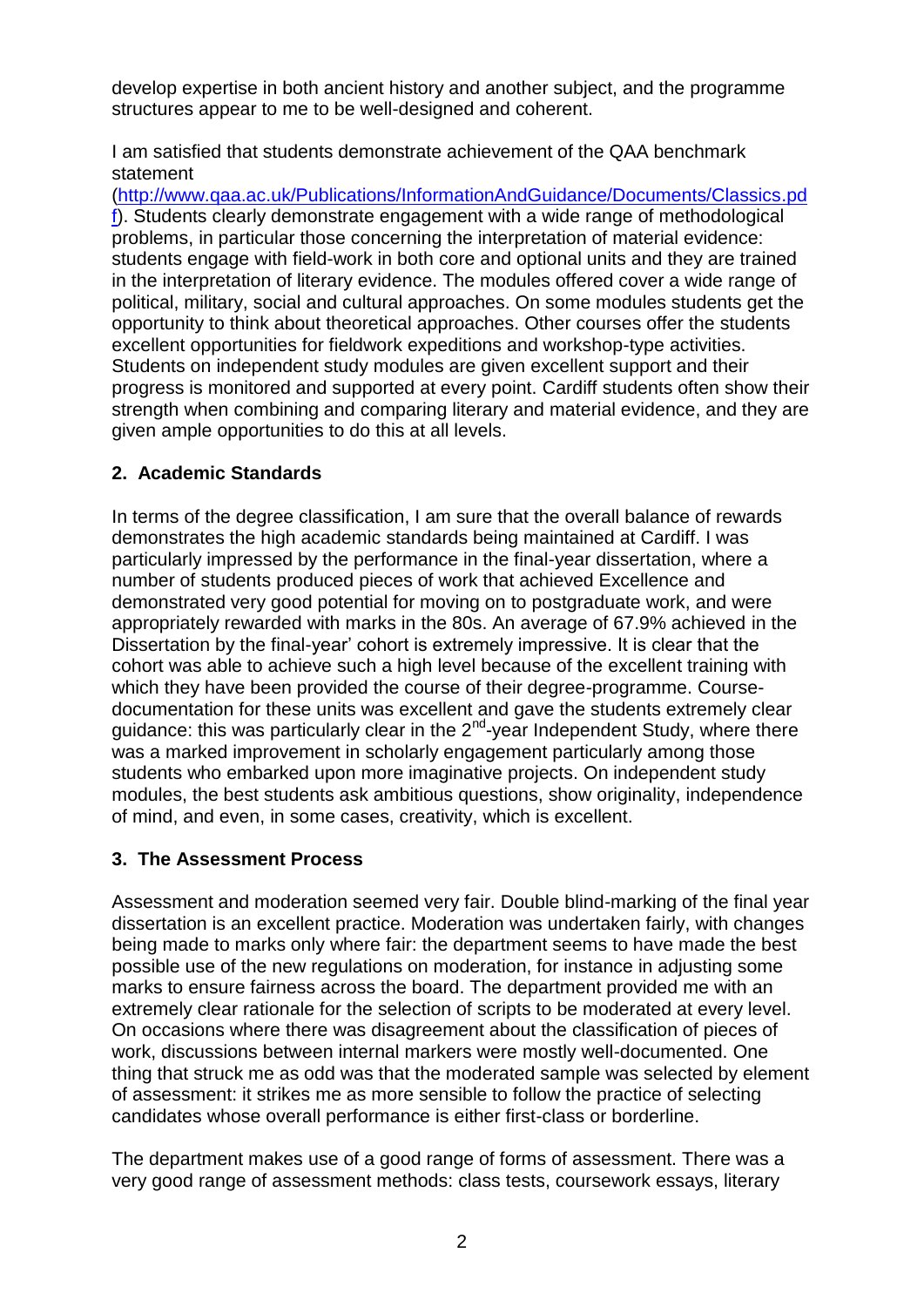commentaries/criticisms, exams, which encourage students to combine in-depth factual knowledge of events and phenomena while developing skills of sifting, analysis of ancient material, and forming arguments. Students learn a great deal from the excellent and detailed feedback that they receive on formatively- and summatively-assessed coursework.

In courses where there was a different form of coursework, colleagues provided helpful guidance which is clearly very valuable for the students: one example of this is in the Tyrants module, which uses short answer responses, where Janett Morgan provided excellent guidance which was clearly taken very seriously by the students. The marking schemes for the Greek courses also were impressively clear, and they managed, on the whole, to avoid problems associated with excessively high marks.

Perhaps, at points, I thought the department might make more use of the grade descriptors in the student handbook, especially in the course of moderation process, or the discussion of cases where two internal markers differ significantly. My understanding is that moves are underway to revise and make more specific the University's grade descriptors, which is something that is highly desirable.

The introduction of submission of essays via Turnitin certainly has advantages, for instance in identifying excessively derivative work relatively easily. In Semester 1, there were some problems with allowing moderators to access Turnitin anonymously. It would also have been better if Tunitin presented students' essays exclusively by reference to student numbers, as this would have made it easier for me to co-ordinate between exam scripts and pieces of coursework for individual students. However, I was provided with paper documentation by the administrator which made it possible to overcome this problem.

The exam-setting and scrutiny process was carried out in a very detailed and effective way. The department's scrutiny meetings seem very effective and should be maintained. I suggest that in future summatively –assessed tests be sent to scrutiny meetings too. The department might also consider setting resits at the same time as first-sits, and considering these papers at scrutiny too.

I was sent all exam scripts and independent studies pertaining to the final degree by post. I received them in good time and they were carefully organised. In my opinion, while sending out the papers incurs significant expenses, it is a worthwhile practice. I was able to access electronically-submitted coursework via Turnitin, though, as I stated above, I should have liked to have seen coursework consistently labelled by student number.

My comments on the work I was sent and its assessment were taken seriously, and they were circulated by the Exams Officer to the whole department and considered at the meeting. The examination boards were well-organised and efficient.

The External Examination board went very smoothly; it is clear that SIMS had generated some administrative problems, but that the hard work of the department in the run-up to today's exam board meant that everything was clear and worked-out in advance.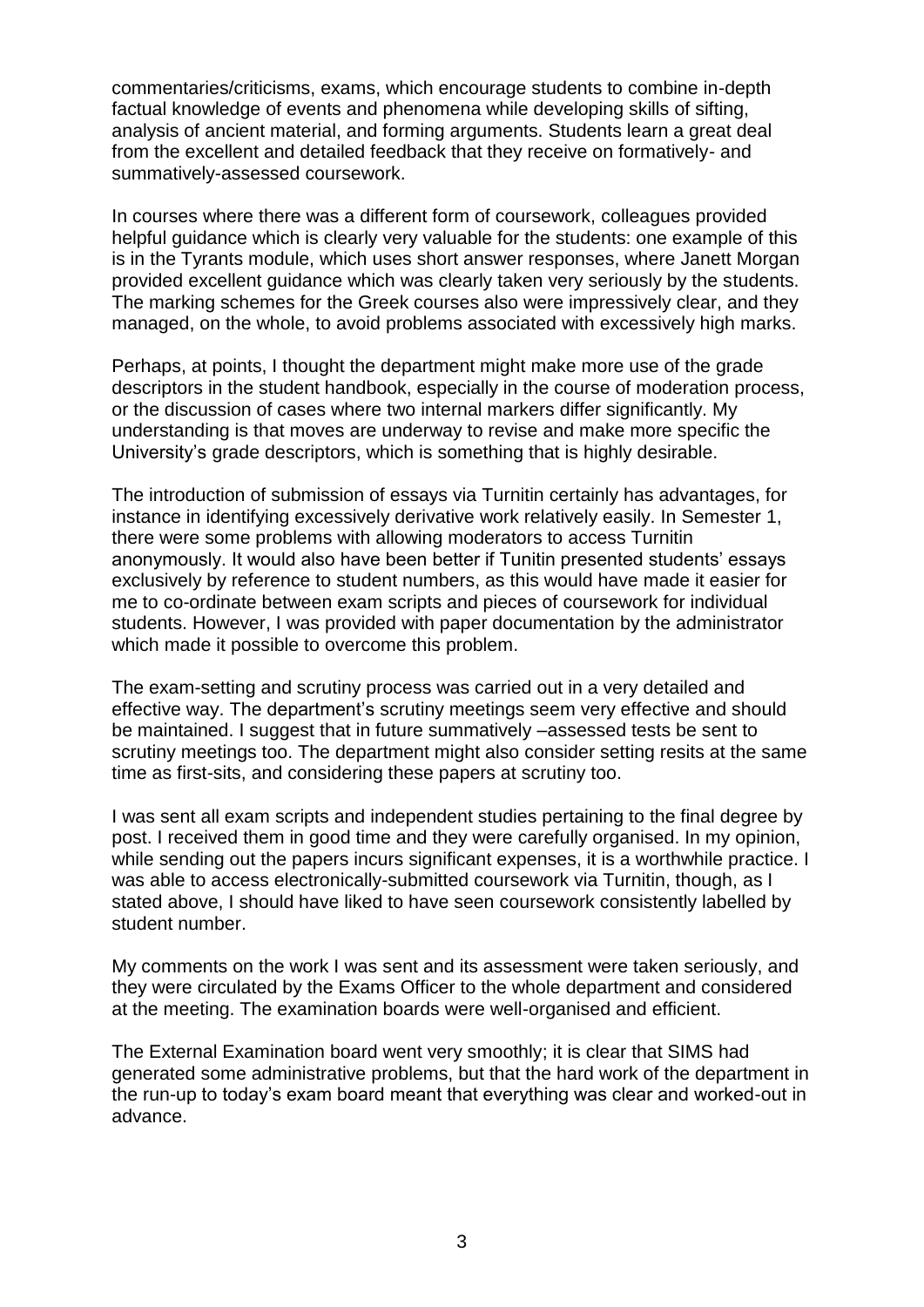#### **4. Year-on-Year Comments**

On the introduction of Turnitin, see above, section 3.

I felt there were clear improvements on last year, including consistency in the treatment of plagiarised and derivative work (of which there was – happily -- little) and also consistency in the treatment of over-length work.

It was excellent that the department is now making appropriate use of Good First Class (75-80%) and Excellent First Class (80+) marks in the independent study modules. The department should continue to do this especially at year 3, where the reduction in relative weighting has had a negative impact on final classification of at least one student (see next paragraph).

The change in weighting of year 2 and year 3 work had a negative impact on the final classification of  $3^{rd}$ -year students: it meant that the exit velocity displayed by many students was not properly rewarded. As a result, at least one student who would have got a 1<sup>st</sup>-class degree under the old regulations (and indeed would have got a  $1<sup>st</sup>$  at Manchester and some other universities) was left with a 2.1. The impact of this change should be monitored closely in coming years, and I would encourage discussion of its effect, at the highest level in the School.

Finally, it might be worth considering the possibility of introducing a  $2^{nd}$  external examiner in Ancient History next year. There are two reasons for this: one is the sheer volume of material which I was expected to look at. If there were two examiners, the burden would be shared and the externals would be able to do a more thorough job. Intellectually, it might make sense to have one external with expertise in Roman imperial/late imperial history and another in Greek history.

### **5. Preparation / Induction Activity (for new External Examiners only)**

#### **6. Noteworthy Practice and Enhancement**

The department deserves congratulations on another set of excellent results and the careful and effective organisation of the processes of scrutiny, assessment and classification. I am very pleased to hear that Ancient History will be able to make a new appointment over the summer, and anticipate that this is only the starting point for further expansion of a very efficient department.

I was able to see student feedback forms during my visit, and was very pleased to see that students offered extremely positive feedback on the teaching that they had received on all of their course units.

### **7. Appointment Overview (for retiring External Examiners only)**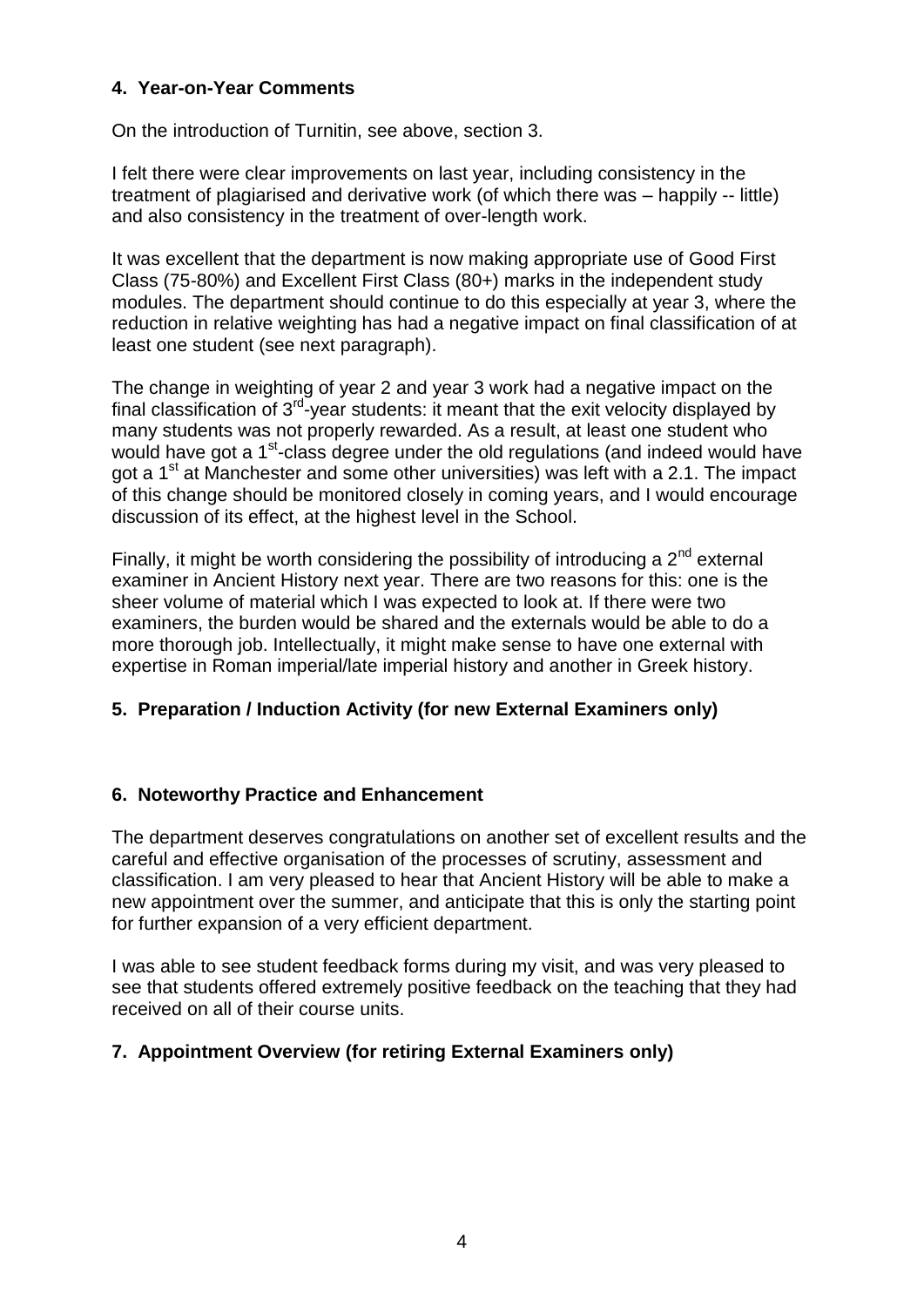# **8. Annual Report Checklist**

Please include appropriate comments within Sections 1-7 above for any answer of 'No'.

|                                             |                                                                                                                                                             | <b>Yes</b><br>(Y) | <b>No</b><br>(N) | N/A<br>(N/A) |
|---------------------------------------------|-------------------------------------------------------------------------------------------------------------------------------------------------------------|-------------------|------------------|--------------|
| <b>Programme/Course Information</b>         |                                                                                                                                                             |                   |                  |              |
| 8.1                                         | Did you receive sufficient information about the Programme and<br>its contents, learning outcomes and assessments?                                          | Y                 |                  |              |
| 8.2                                         | Were you asked to comment on any changes to the assessment<br>of the Programme?                                                                             | Y                 |                  |              |
| <b>Draft Examination Question Papers</b>    |                                                                                                                                                             |                   |                  |              |
| 8.3                                         | Were you asked to approve all examination papers contributing<br>to the final award?                                                                        | Y                 |                  |              |
| 8.4                                         | Were the nature, spread and level of the questions appropriate?                                                                                             | Y                 |                  |              |
| 8.5                                         | Were suitable arrangements made to consider your comments?                                                                                                  | Y                 |                  |              |
|                                             | <b>Marking Examination Scripts</b>                                                                                                                          |                   |                  |              |
| 8.6                                         | Did you receive a sufficient number of scripts to be able to assess<br>whether the internal marking and classifications were appropriate<br>and consistent? | Y                 |                  |              |
| 8.7                                         | Was the general standard and consistency of marking<br>appropriate?                                                                                         | Υ                 |                  |              |
| 8.8                                         | Were the scripts marked in such a way as to enable you to see<br>the reasons for the award of given marks?                                                  | Y                 |                  |              |
| 8.9                                         | Were you satisfied with the standard and consistency of marking<br>applied by the internal examiners?                                                       | Y                 |                  |              |
| 8.10                                        | In your judgement, did you have the opportunity to examine a<br>sufficient cross-section of candidates' work contributing to the<br>final assessment?       | Y                 |                  |              |
| <b>Coursework and Practical Assessments</b> |                                                                                                                                                             |                   |                  |              |
| 8.11                                        | Was the choice of subjects for coursework and / or practical<br>assessments appropriate?                                                                    | Y                 |                  |              |
| 8.12                                        | Were you afforded access to an appropriate sample of<br>coursework and / or practical assessments?                                                          | Y                 |                  |              |
| 8.13                                        | Was the method and general standard of assessment<br>appropriate?                                                                                           | Y                 |                  |              |
| 8.14                                        | Is sufficient feedback provided to students on their assessed<br>work?                                                                                      | Y                 |                  |              |
|                                             | <b>Clinical Examinations (if applicable)</b>                                                                                                                |                   |                  |              |
| 8.15                                        | Were satisfactory arrangements made for the conduct of clinical<br>assessments?                                                                             |                   |                  |              |
|                                             | <b>Sampling of Work</b>                                                                                                                                     |                   |                  |              |
| 8.16                                        | Were you afforded sufficient time to consider samples of<br>assessed work?                                                                                  | Y                 |                  |              |
| <b>Examining Board Meeting</b>              |                                                                                                                                                             |                   |                  |              |